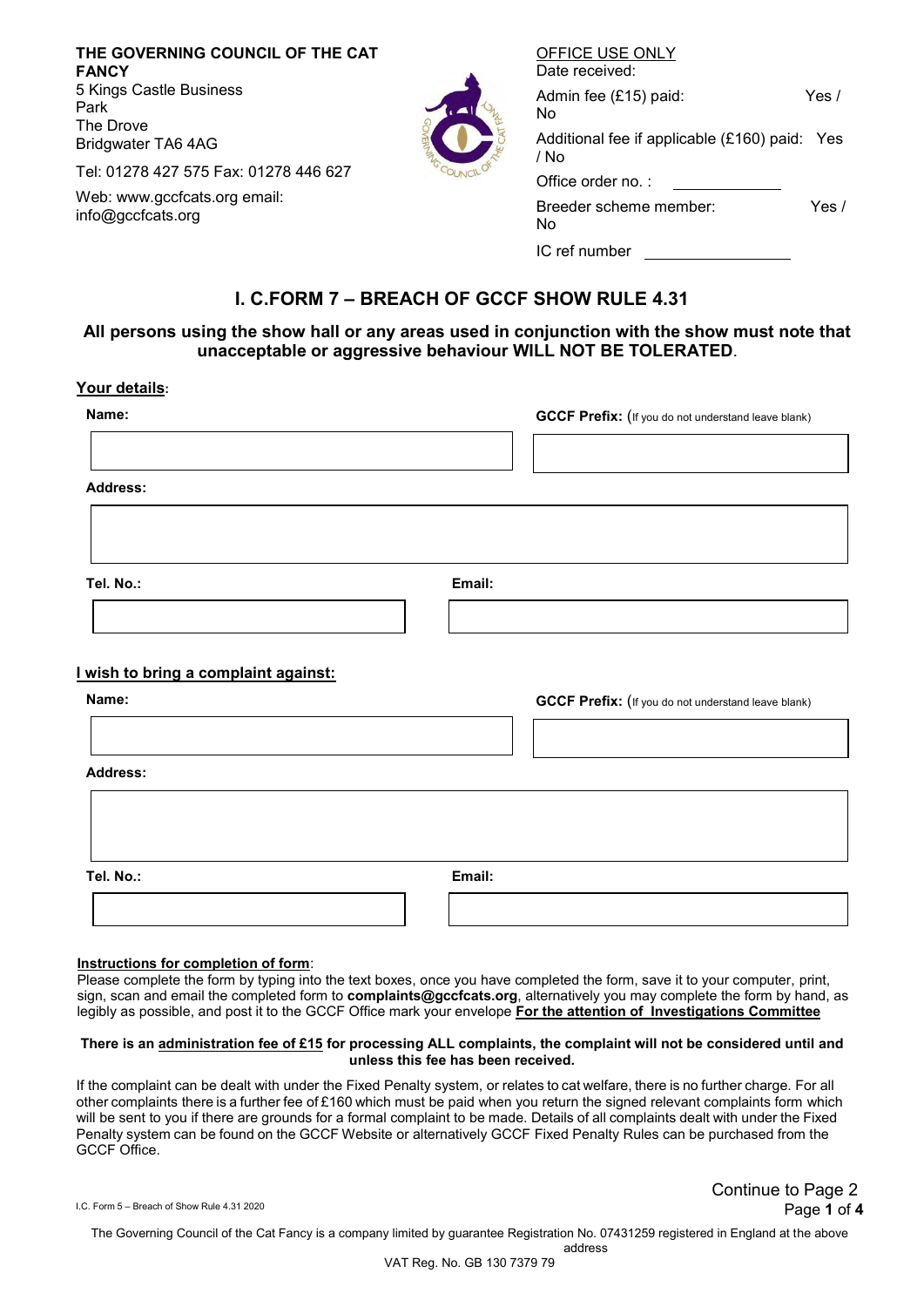## **THE COMPLAINT:**

| <b>NAME OF SHOW</b> | <b>DATE</b> |
|---------------------|-------------|
|                     |             |
| <b>SHOW MANAGER</b> |             |
|                     |             |
|                     |             |

### **DETAILS OF THE COMPLAINT:**

Continue to Page 3

I.C. Form 7 – Breach of Show Rule 4.31 2020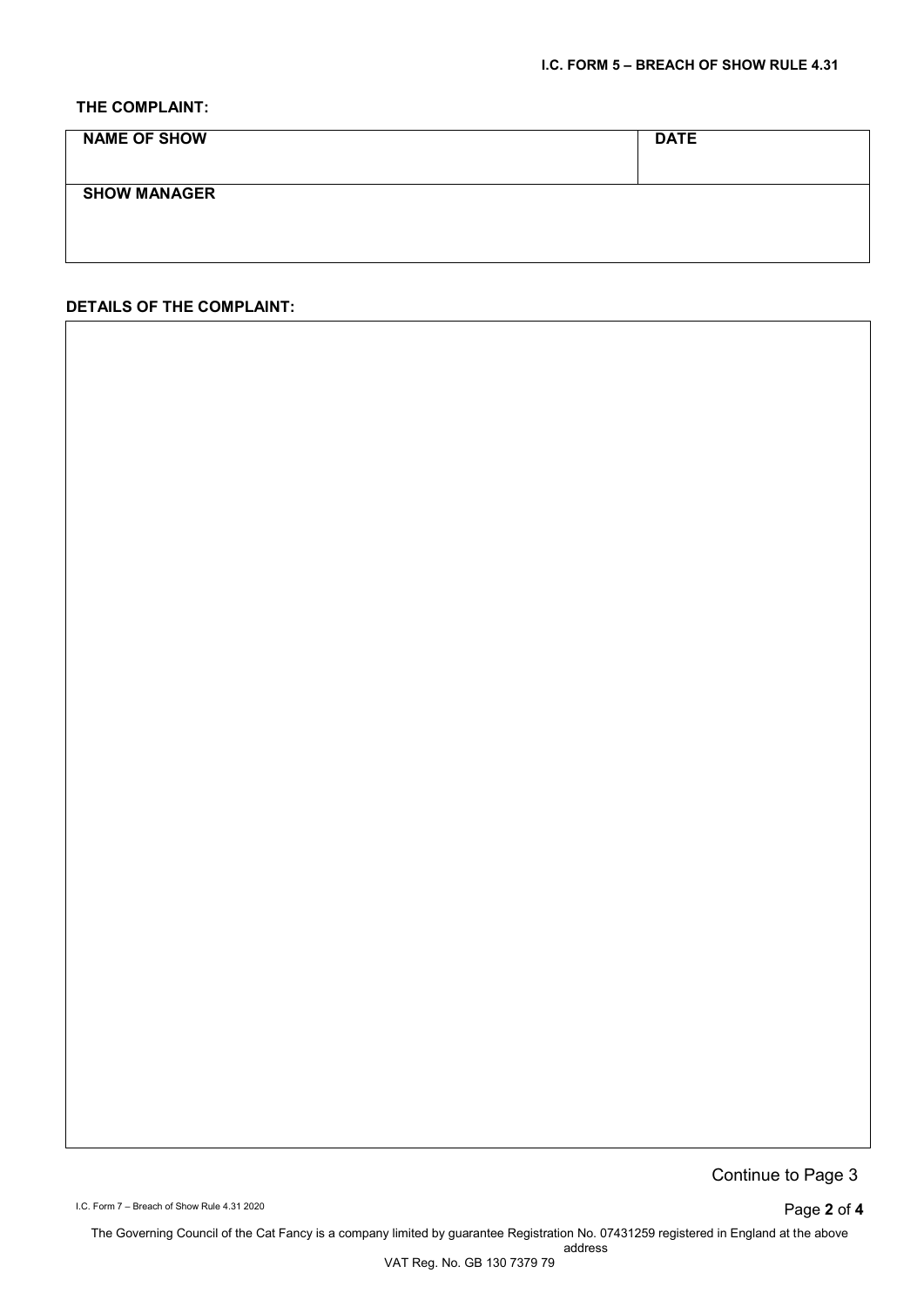**Continuation of Details of the Complaint:**

Continue to Page 4

I.C. Form 7 – Breach of Show Rule 4.31 2020